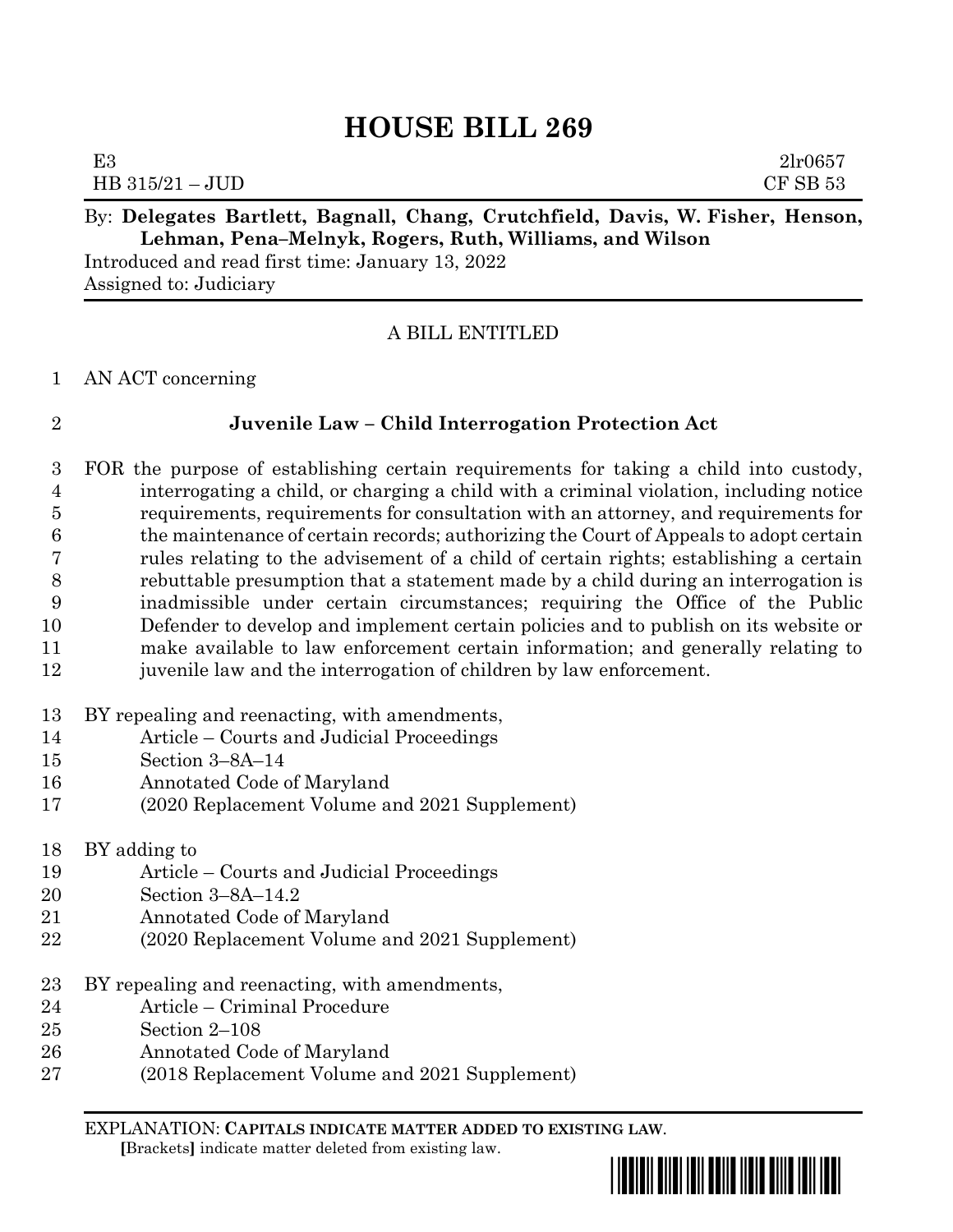| $\mathbf 1$<br>$\overline{2}$<br>$\boldsymbol{3}$<br>4<br>5 | BY adding to<br>Article – Criminal Procedure<br>Section 2-405<br>Annotated Code of Maryland<br>(2018 Replacement Volume and 2021 Supplement)                                                                                                                                                    |  |  |  |  |  |  |
|-------------------------------------------------------------|-------------------------------------------------------------------------------------------------------------------------------------------------------------------------------------------------------------------------------------------------------------------------------------------------|--|--|--|--|--|--|
| 6<br>7                                                      | SECTION 1. BE IT ENACTED BY THE GENERAL ASSEMBLY OF MARYLAND,<br>That the Laws of Maryland read as follows:                                                                                                                                                                                     |  |  |  |  |  |  |
| 8                                                           | Article - Courts and Judicial Proceedings                                                                                                                                                                                                                                                       |  |  |  |  |  |  |
| 9                                                           | $3 - 8A - 14$ .                                                                                                                                                                                                                                                                                 |  |  |  |  |  |  |
| 10<br>11                                                    | A child may be taken into custody under this subtitle by any of the following<br>(a)<br>methods:                                                                                                                                                                                                |  |  |  |  |  |  |
| 12                                                          | Pursuant to an order of the court;<br>(1)                                                                                                                                                                                                                                                       |  |  |  |  |  |  |
| 13                                                          | By a law enforcement officer pursuant to the law of arrest;<br>(2)                                                                                                                                                                                                                              |  |  |  |  |  |  |
| 14<br>$15\,$<br>16<br>17                                    | By a law enforcement officer or other person authorized by the court if<br>(3)<br>the officer or other person has reasonable grounds to believe that the child is in immediate<br>danger from the child's surroundings and that the child's removal is necessary for the<br>child's protection; |  |  |  |  |  |  |
| 18<br>19<br>20                                              | By a law enforcement officer or other person authorized by the court if<br>(4)<br>the officer or other person has reasonable grounds to believe that the child has run away<br>from the child's parents, guardian, or legal custodian; or                                                       |  |  |  |  |  |  |
| 21                                                          | In accordance with $\S 3-8A-14.1$ of this subtitle.<br>(5)                                                                                                                                                                                                                                      |  |  |  |  |  |  |
| 22<br>23<br>24                                              | (I)<br>If a law enforcement officer takes a child into custody, the officer<br>(b)<br>(1)<br>shall immediately notify, or cause to be notified, the child's parents, guardian, or custodian<br>IN A MANNER REASONABLY CALCULATED TO GIVE ACTUAL NOTICE of the action.                           |  |  |  |  |  |  |
| 25<br>26                                                    | THE NOTICE REQUIRED UNDER SUBPARAGRAPH (I) OF THIS<br>(II)<br>PARAGRAPH SHALL:                                                                                                                                                                                                                  |  |  |  |  |  |  |
| $27\,$                                                      | INCLUDE THE CHILD'S LOCATION;<br>1.                                                                                                                                                                                                                                                             |  |  |  |  |  |  |
| 28<br>29                                                    | 2.<br>PROVIDE THE REASON FOR THE CHILD BEING TAKEN<br><b>INTO CUSTODY; AND</b>                                                                                                                                                                                                                  |  |  |  |  |  |  |
| 30<br>31                                                    | 3.<br>INSTRUCT THE PARENT, GUARDIAN, OR CUSTODIAN<br>ON HOW TO MAKE IMMEDIATE IN-PERSON CONTACT WITH THE CHILD.                                                                                                                                                                                 |  |  |  |  |  |  |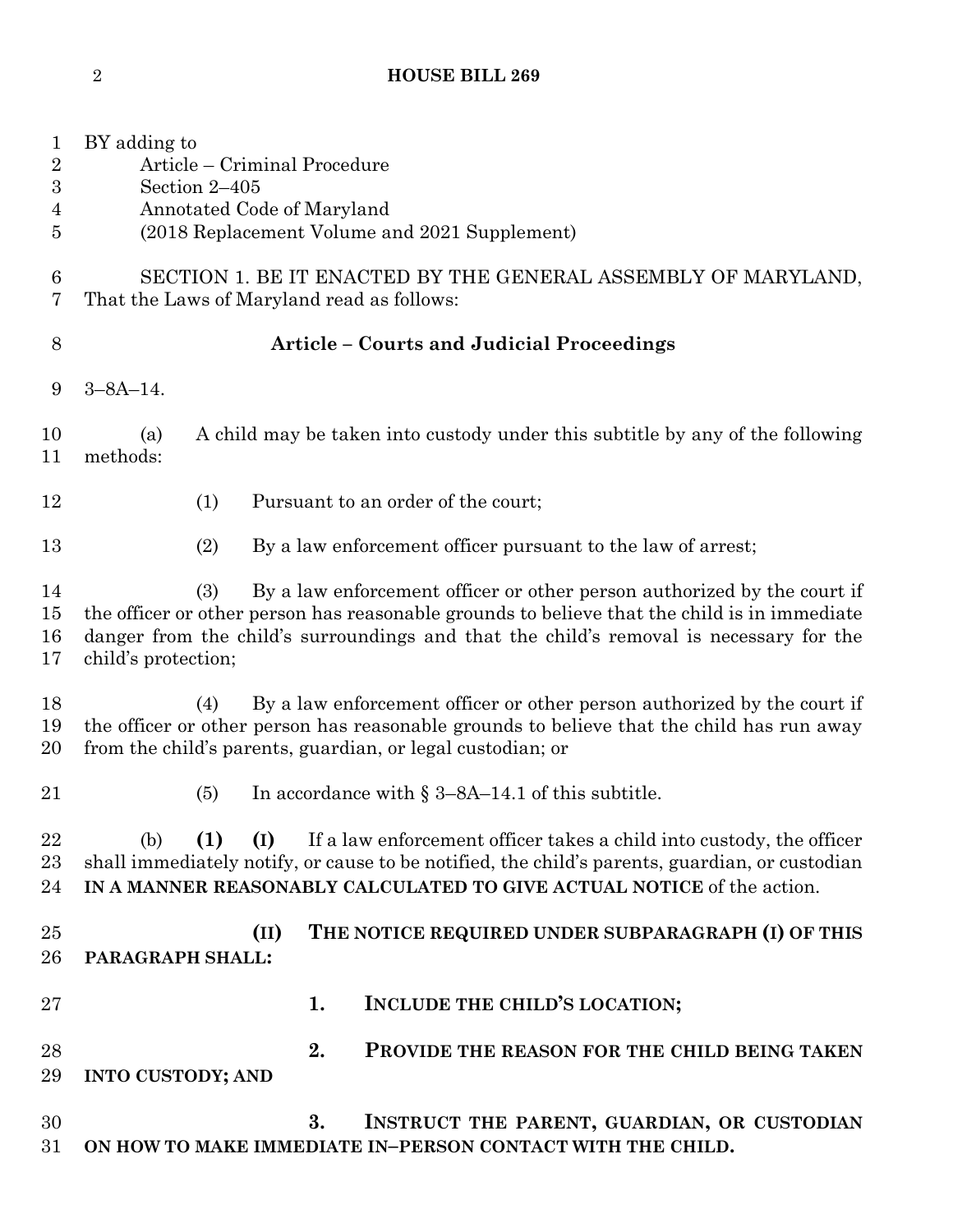#### **HOUSE BILL 269** 3

 **(2)** After making every reasonable effort to give **ACTUAL** notice **TO A CHILD'S PARENT, GUARDIAN, OR CUSTODIAN**, the law enforcement officer shall with all reasonable speed:

 **[**(1)**] (I)** Release the child to the child's parents, guardian, or custodian or to any other person designated by the court, upon their written promise to bring the child before the court when requested by the court, and such security for the child's appearance as the court may reasonably require, unless the child's placement in detention or shelter 8 care is permitted and appears required by  $\S$  3–8A–15 of this subtitle; or

 **[**(2)**] (II)** Deliver the child to the court or a place of detention or shelter care designated by the court.

 (c) If a parent, guardian, or custodian fails to bring the child before the court when requested, the court may **[**issue**]:**

 **(1) ISSUE** a writ of attachment directing that the child be taken into custody and brought before the court**[**. The court may proceed**]; AND**

**(2) PROCEED** against the parent, guardian, or custodian for contempt.

16 (d) In addition to the requirements for reporting child abuse and neglect under § 5–704 of the Family Law Article, if a law enforcement officer has reason to believe that a 18 child who has been detained is a victim of sex trafficking, as defined in  $\S 5-701$  of the Family Law Article, the law enforcement officer shall notify any appropriate regional navigator, as defined in § 5–704.4 of the Family Law Article, for the jurisdiction where the child was taken into custody or where the child is a resident that the child is a suspected victim of sex trafficking.

### **(E) THE COURT OF APPEALS MAY ADOPT RULES CONCERNING AGE–APPROPRIATE LANGUAGE TO BE USED TO ADVISE A CHILD WHO IS TAKEN INTO CUSTODY OF THE CHILD'S RIGHTS.**

**3–8A–14.2.**

 **(A) (1) IN THIS SECTION THE FOLLOWING WORDS HAVE THE MEANINGS INDICATED.**

 **(2) "CUSTODIAL INTERROGATION" RETAINS ITS JUDICIALLY DETERMINED MEANING.**

 **(3) (I) "LAW ENFORCEMENT OFFICER" HAS THE MEANING STATED IN § 3–101 OF THE PUBLIC SAFETY ARTICLE.**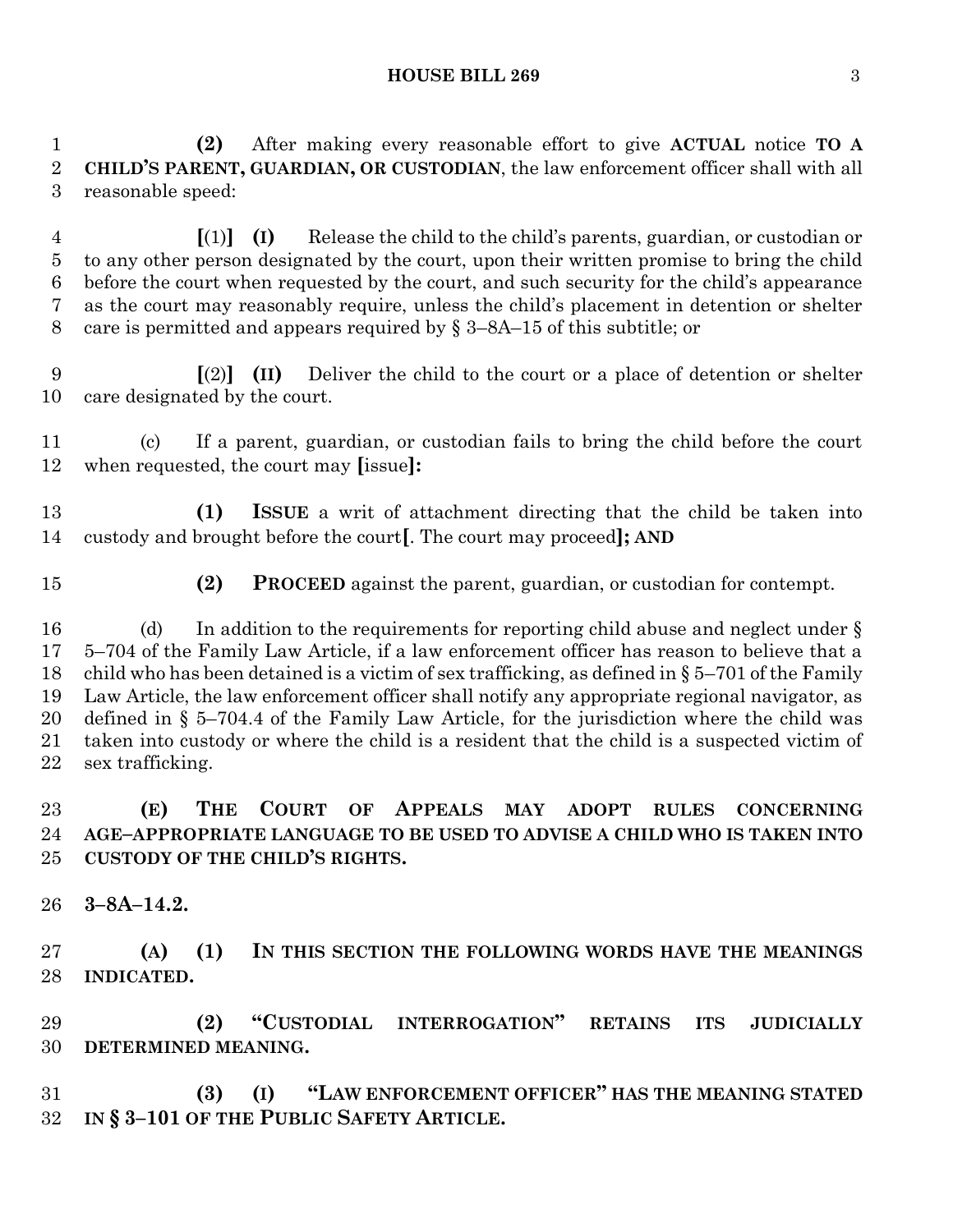|                                | <b>HOUSE BILL 269</b><br>$\overline{4}$                                                                                                                                                                                                                           |     |         |                                                                                                                                                                                          |  |  |
|--------------------------------|-------------------------------------------------------------------------------------------------------------------------------------------------------------------------------------------------------------------------------------------------------------------|-----|---------|------------------------------------------------------------------------------------------------------------------------------------------------------------------------------------------|--|--|
| $\mathbf{1}$<br>$\overline{2}$ |                                                                                                                                                                                                                                                                   |     |         | (II) "LAW ENFORCEMENT OFFICER" INCLUDES A SCHOOL<br>RESOURCE OFFICER, AS DEFINED IN §7-1501 OF THE EDUCATION ARTICLE.                                                                    |  |  |
| 3<br>$\overline{4}$            | A LAW ENFORCEMENT OFFICER MAY NOT CONDUCT A CUSTODIAL<br>(B)<br><b>INTERROGATION OF A CHILD UNTIL:</b>                                                                                                                                                            |     |         |                                                                                                                                                                                          |  |  |
| $\overline{5}$                 |                                                                                                                                                                                                                                                                   | (1) |         | THE CHILD HAS CONSULTED WITH AN ATTORNEY WHO IS:                                                                                                                                         |  |  |
| $6\phantom{.}6$<br>7           | THE CHILD; OR                                                                                                                                                                                                                                                     |     | (I)     | RETAINED BY THE PARENT, GUARDIAN, OR CUSTODIAN OF                                                                                                                                        |  |  |
| 8                              |                                                                                                                                                                                                                                                                   |     | (II)    | PROVIDED BY THE OFFICE OF THE PUBLIC DEFENDER; AND                                                                                                                                       |  |  |
| 9<br>10<br>11                  |                                                                                                                                                                                                                                                                   | (2) |         | THE LAW ENFORCEMENT OFFICER HAS MADE AN EFFORT<br>REASONABLY CALCULATED TO GIVE ACTUAL NOTICE TO THE PARENT, GUARDIAN,<br>OR CUSTODIAN OF THE CHILD THAT THE CHILD WILL BE INTERROGATED. |  |  |
| 12                             | $\rm (C)$                                                                                                                                                                                                                                                         |     |         | A CONSULTATION WITH AN ATTORNEY UNDER THIS SECTION:                                                                                                                                      |  |  |
| 13                             |                                                                                                                                                                                                                                                                   | (1) |         | <b>SHALL BE:</b>                                                                                                                                                                         |  |  |
| 14<br>15                       |                                                                                                                                                                                                                                                                   |     | (I)     | CONDUCTED IN A MANNER CONSISTENT WITH<br><b>THE</b><br>MARYLAND RULES OF PROFESSIONAL CONDUCT; AND                                                                                       |  |  |
| 16                             |                                                                                                                                                                                                                                                                   |     | (II)    | <b>CONFIDENTIAL; AND</b>                                                                                                                                                                 |  |  |
| 17                             |                                                                                                                                                                                                                                                                   | (2) | MAY BE: |                                                                                                                                                                                          |  |  |
| 18                             |                                                                                                                                                                                                                                                                   |     | (I)     | IN PERSON; OR                                                                                                                                                                            |  |  |
| 19                             |                                                                                                                                                                                                                                                                   |     | (II)    | BY TELEPHONE OR VIDEO CONFERENCE.                                                                                                                                                        |  |  |
| $20\,$<br>21<br>22<br>$23\,$   | TO THE EXTENT PRACTICABLE AND CONSISTENT WITH THE MARYLAND<br>(D)<br>RULES OF PROFESSIONAL CONDUCT, AN ATTORNEY PROVIDING CONSULTATION<br>UNDER THIS SECTION SHALL COMMUNICATE AND COORDINATE WITH THE PARENT,<br>GUARDIAN, OR CUSTODIAN OF THE CHILD IN CUSTODY. |     |         |                                                                                                                                                                                          |  |  |
| 24<br>$25\,$                   | (E)<br>THIS SECTION:                                                                                                                                                                                                                                              |     |         | THE REQUIREMENT OF CONSULTATION WITH AN ATTORNEY UNDER                                                                                                                                   |  |  |
| $26\,$                         |                                                                                                                                                                                                                                                                   | (1) |         | <b>MAY NOT BE WAIVED; AND</b>                                                                                                                                                            |  |  |
| $27\,$<br>28                   |                                                                                                                                                                                                                                                                   | (2) |         | APPLIES REGARDLESS OF WHETHER THE CHILD IS PROCEEDED<br>AGAINST AS A CHILD UNDER THIS SUBTITLE OR IS CHARGED AS AN ADULT.                                                                |  |  |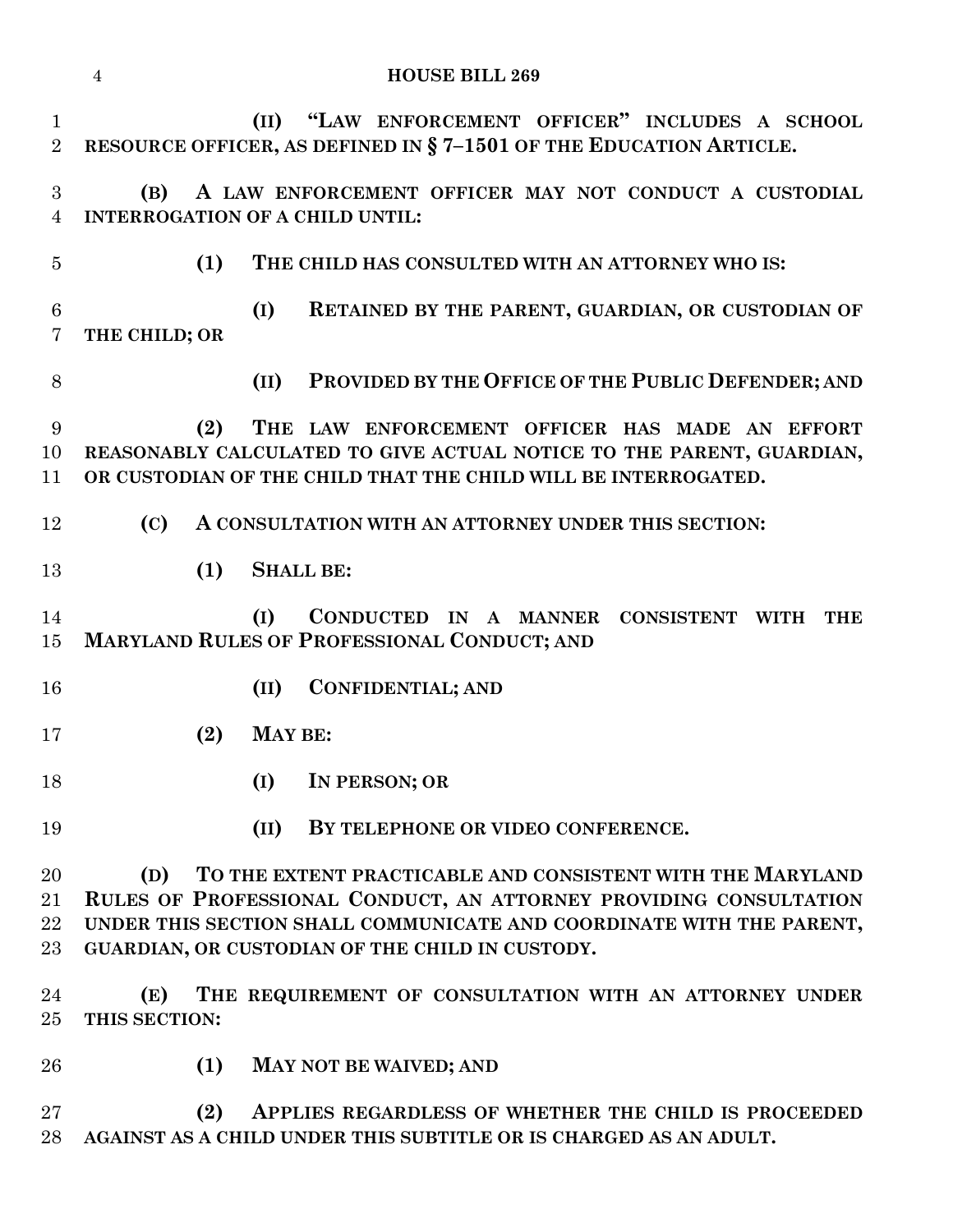**HOUSE BILL 269** 5

 **(F) (1) A LAW ENFORCEMENT AGENCY CONDUCTING AN INTERROGATION UNDER THIS SECTION SHALL MAINTAIN A RECORD OF THE NOTIFICATION OR ATTEMPTED NOTIFICATION OF A PARENT, GUARDIAN, OR CUSTODIAN UNDER THIS SECTION, INCLUDING:**

 **(I) A SIGNED STATEMENT BY A DULY AUTHORIZED LAW ENFORCEMENT OFFICER EMPLOYED BY THE AGENCY THAT AN ATTEMPT TO NOTIFY A PARENT, GUARDIAN, OR CUSTODIAN WAS MADE;**

**(II) THE NAME OF THE PERSON SOUGHT TO BE NOTIFIED; AND**

**(III) THE METHOD OF ATTEMPTED NOTIFICATION.**

 **(2) (I) A LAW ENFORCEMENT AGENCY CONDUCTING AN INTERROGATION UNDER THIS SECTION SHALL MAINTAIN A RECORD OF THE NAME OF THE ATTORNEY CONTACTED AND THE COUNTY OR COUNTIES IN WHICH THE ATTORNEY PROVIDED THE CONSULTATION.**

 **(II) AN ATTORNEY CONTACTED TO PROVIDE LEGAL CONSULTATION TO A CHILD UNDER THIS SUBTITLE SHALL PROVIDE TO A LAW ENFORCEMENT OFFICER THE INFORMATION REQUIRED FOR THE RECORD REQUIRED TO BE MAINTAINED UNDER SUBPARAGRAPH (I) OF THIS PARAGRAPH.**

 **(G) (1) NOTWITHSTANDING THE REQUIREMENTS OF THIS SECTION, A LAW ENFORCEMENT OFFICER MAY CONDUCT AN OTHERWISE LAWFUL CUSTODIAL INTERROGATION OF A CHILD IF:**

 **(I) THE LAW ENFORCEMENT OFFICER REASONABLY BELIEVES THAT THE INFORMATION SOUGHT IS NECESSARY TO PROTECT AN INDIVIDUAL FROM AN IMMINENT THREAT TO THE LIFE OF THE INDIVIDUAL AND A REASONABLE DELAY TO ALLOW THE CHILD TO HAVE LEGAL CONSULTATION WOULD IMPEDE THE ABILITY OF LAW ENFORCEMENT TO SAFEGUARD THE LIFE OF THE THREATENED INDIVIDUAL; AND**

 **(II) THE QUESTIONS POSED TO THE CHILD BY THE LAW ENFORCEMENT OFFICER ARE LIMITED TO THOSE QUESTIONS REASONABLY NECESSARY TO OBTAIN THE INFORMATION NECESSARY TO PROTECT THE INDIVIDUAL FROM AN IMMINENT THREAT TO THE LIFE OF THE INDIVIDUAL.**

 **(2) (I) UNLESS IT IS IMPOSSIBLE, IMPRACTICABLE, OR UNSAFE TO DO SO, AN INTERROGATION CONDUCTED UNDER PARAGRAPH (1) OF THIS SUBSECTION SHALL BE RECORDED.**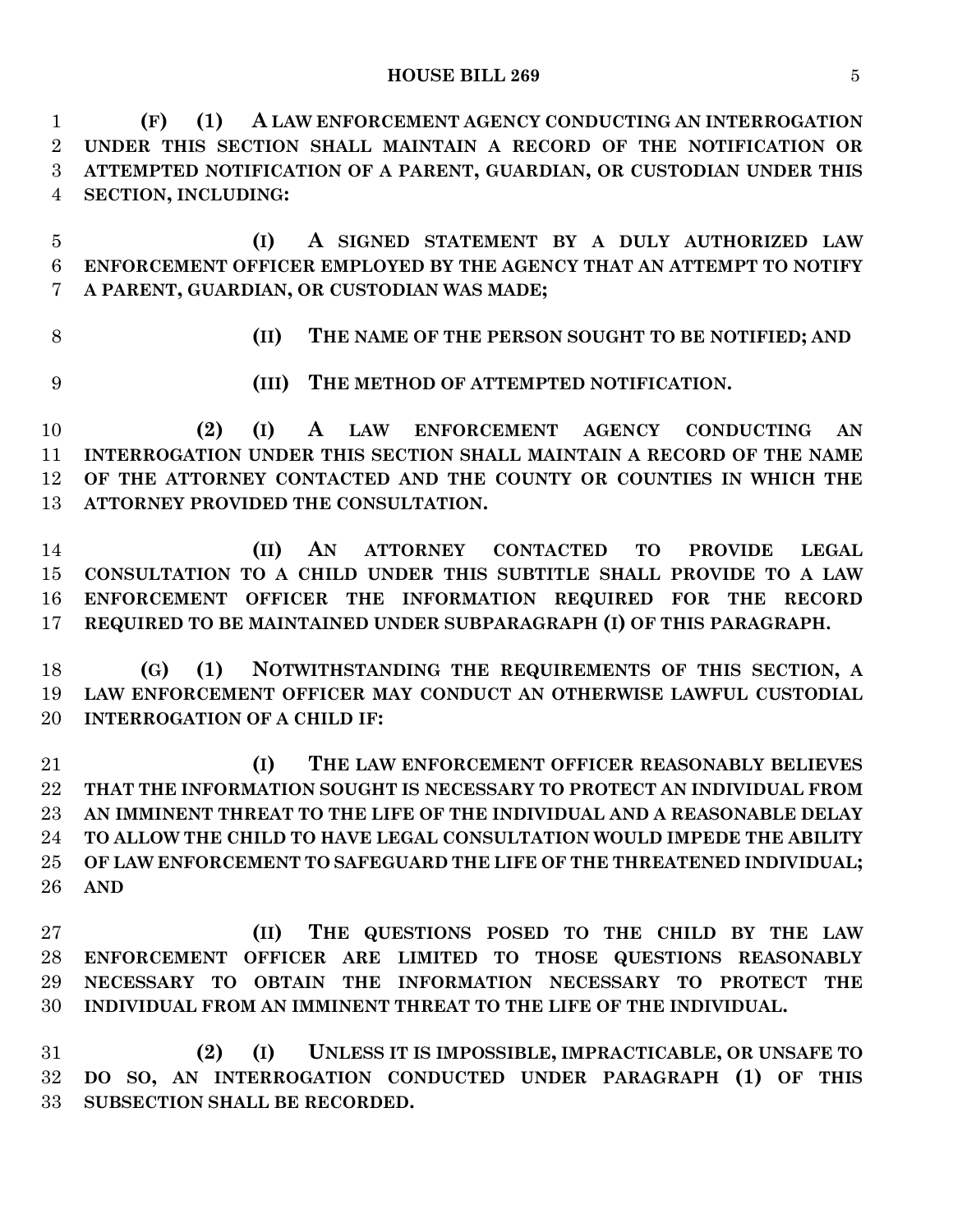#### **HOUSE BILL 269**

 **(II) IN A JURISDICTION THAT HAS ADOPTED THE USE OF BODY–WORN DIGITAL RECORDING DEVICES BY LAW ENFORCEMENT OFFICERS, THE INTERROGATION OF A CHILD MAY BE RECORDED USING A BODY–WORN DIGITAL RECORDING DEVICE IN A MANNER THAT IS CONSISTENT WITH DEPARTMENTAL POLICIES REGARDING THE USE OF BODY–WORN DIGITAL RECORDING DEVICES.**

 **(III) IN A JURISDICTION THAT HAS NOT ADOPTED THE USE OF BODY–WORN DIGITAL RECORDING DEVICES, THE INTERROGATION OF A CHILD MAY BE RECORDED USING OTHER VIDEO AND AUDIO RECORDING TECHNOLOGY IN A MANNER THAT IS CONSISTENT WITH ANY POLICIES OF THE LAW ENFORCEMENT AGENCY REGARDING THE USE OF VIDEO AND AUDIO RECORDING TECHNOLOGY.**

 **(IV) A CHILD BEING INTERROGATED UNDER THIS SUBSECTION SHALL BE INFORMED IF THE INTERROGATION IS BEING RECORDED.**

 **(H) THERE IS A REBUTTABLE PRESUMPTION THAT A STATEMENT MADE BY A CHILD DURING A CUSTODIAL INTERROGATION IS INADMISSIBLE IN A DELINQUENCY PROCEEDING OR A CRIMINAL PROSECUTION AGAINST THE CHILD IF A LAW ENFORCEMENT OFFICER WILLFULLY FAILED TO COMPLY WITH THE REQUIREMENTS OF THIS SECTION.**

**(I) THE OFFICE OF THE PUBLIC DEFENDER SHALL:**

 **(1) DEVELOP AND IMPLEMENT POLICIES TO PROVIDE GUIDANCE AND INSTRUCTION TO ATTORNEYS TO MEET THE REQUIREMENTS OF THIS SECTION; AND**

 **(2) ON OR BEFORE OCTOBER 1, 2022, PUBLISH ON ITS WEBSITE, OR PROVIDE TO LAW ENFORCEMENT ON REQUEST, INFORMATION ON ATTORNEYS AVAILABLE TO ACT AS COUNSEL TO A CHILD IN ACCORDANCE WITH THIS SECTION.**

- 
- **Article – Criminal Procedure**
- 2–108.

 (a) A law enforcement officer who charges a minor with a criminal offense shall make a reasonable attempt to **[**notify**] PROVIDE ACTUAL NOTICE TO** the parent or guardian of the minor of the charge.

 (b) If a law enforcement officer takes a minor into custody, the law enforcement officer or the officer's designee shall make a reasonable attempt to notify the parent or guardian of the minor **[**within 48 hours of the arrest of the minor**] IN ACCORDANCE WITH THE REQUIREMENTS OF § 3–8A–14 OF THE COURTS ARTICLE**.

**2–405.**